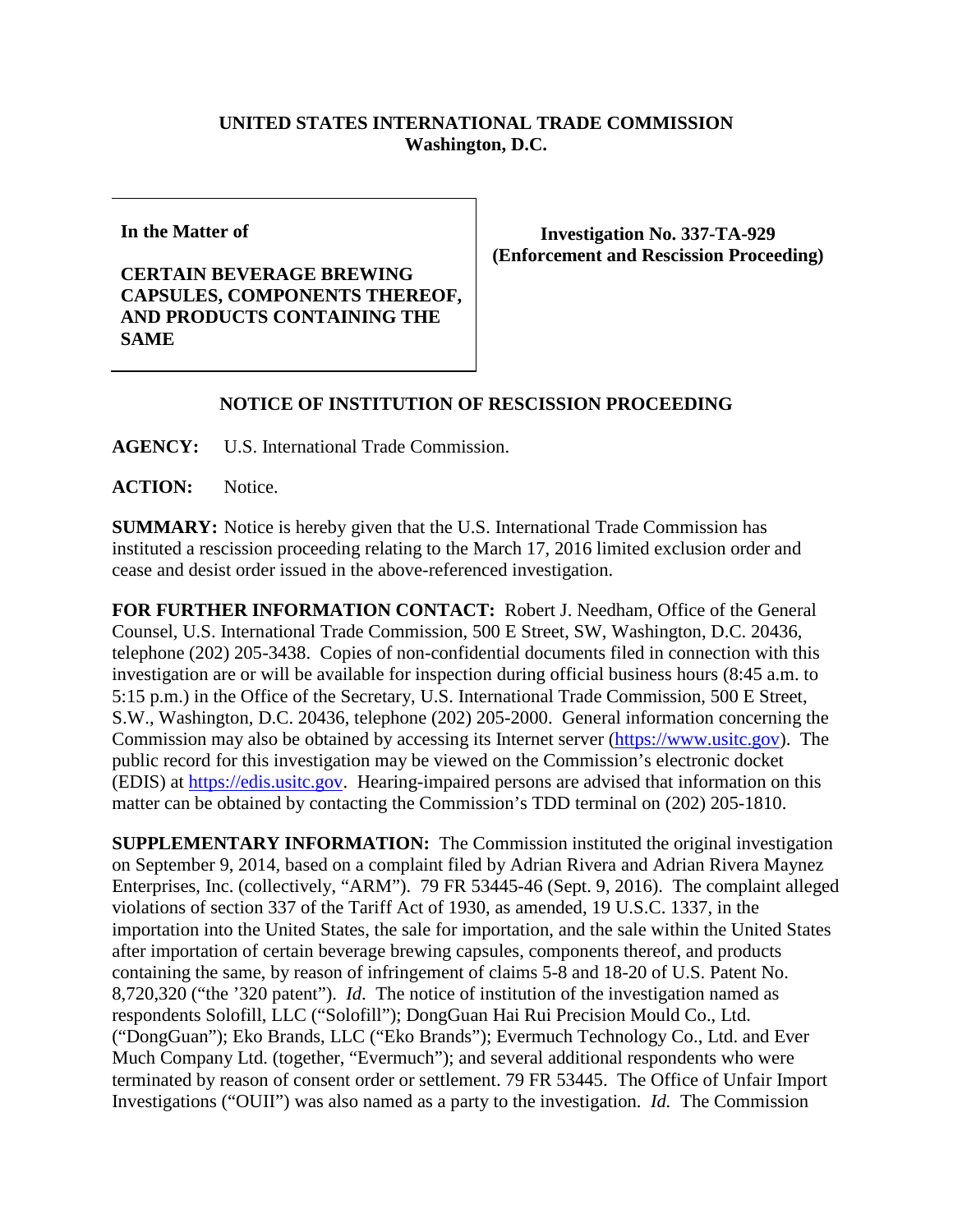found Eko Brands and Evermuch in default for failure to respond to the complaint and notice of investigation. Notice (May 18, 2015).

On March 17, 2016, the Commission found no violation of section 337 by Solofill and DongGuan because claims 5-7, 18, and 20 were invalid for a lack of written description and claims 5 and 6 were invalid as anticipated. 81 FR 15742-43 (Mar. 24, 2016). The Commission, however, presumed that the allegations were true with respect to the remaining allegations against the defaulted parties Eko Brands and Evermuch, and thus concluded that they violated section 337 with respect to claims 8 and 19. *Id.* at 15743. The Commission issued a limited exclusion order prohibiting Eko Brands and Evermuch from importing certain beverage brewing capsules, components thereof, and products containing the same that infringed claims 8 or 19 of the '320 patent. *Id.* The Commission also issued cease and desist orders against Eko Brands and Evermuch prohibiting the sale and distribution within the United States of articles that infringe claims 8 or 19. *Id.*

On June 1, 2016, ARM filed a complaint requesting that the Commission institute a formal enforcement proceeding under Commission Rule 210.75(b) to investigate violations of the March 17, 2016, limited exclusion order and cease and desist order by Eko Brands and Espresso Supply, Inc.. The Commission instituted a formal enforcement proceeding on July 1, 2016. 81 FR 43242-43.

On September 12, 2016, Eko Brands petitioned the Commission to rescind its limited exclusion order and cease and desist orders, and to terminate the enforcement proceeding. Eko Brands contended that changed circumstances warranted such relief. On September 22, 2016, ARM opposed the petition. On September 22, 2016, OUII filed a response supporting the institution of a rescission proceeding but opposing the termination of the enforcement proceeding.

On September 30, 2016, Eko Brands moved for leave to file a reply in support of its petition. ARM opposed the motion on October 6, 2016.

Having examined the petition and the supporting documents, the Commission has determined to institute a rescission proceeding to determine whether the March 17, 2016 limited exclusion order and cease and desist order should be rescinded. The Commission has further determined to delegate the rescission proceeding to the presiding ALJ and to consolidate that proceeding with the ongoing enforcement proceeding. Finally, the Commission has determined to delegate Eko Brands's request to terminate the enforcement proceeding to the ALJ, and to deny Eko Brands's motion for leave to file a reply.